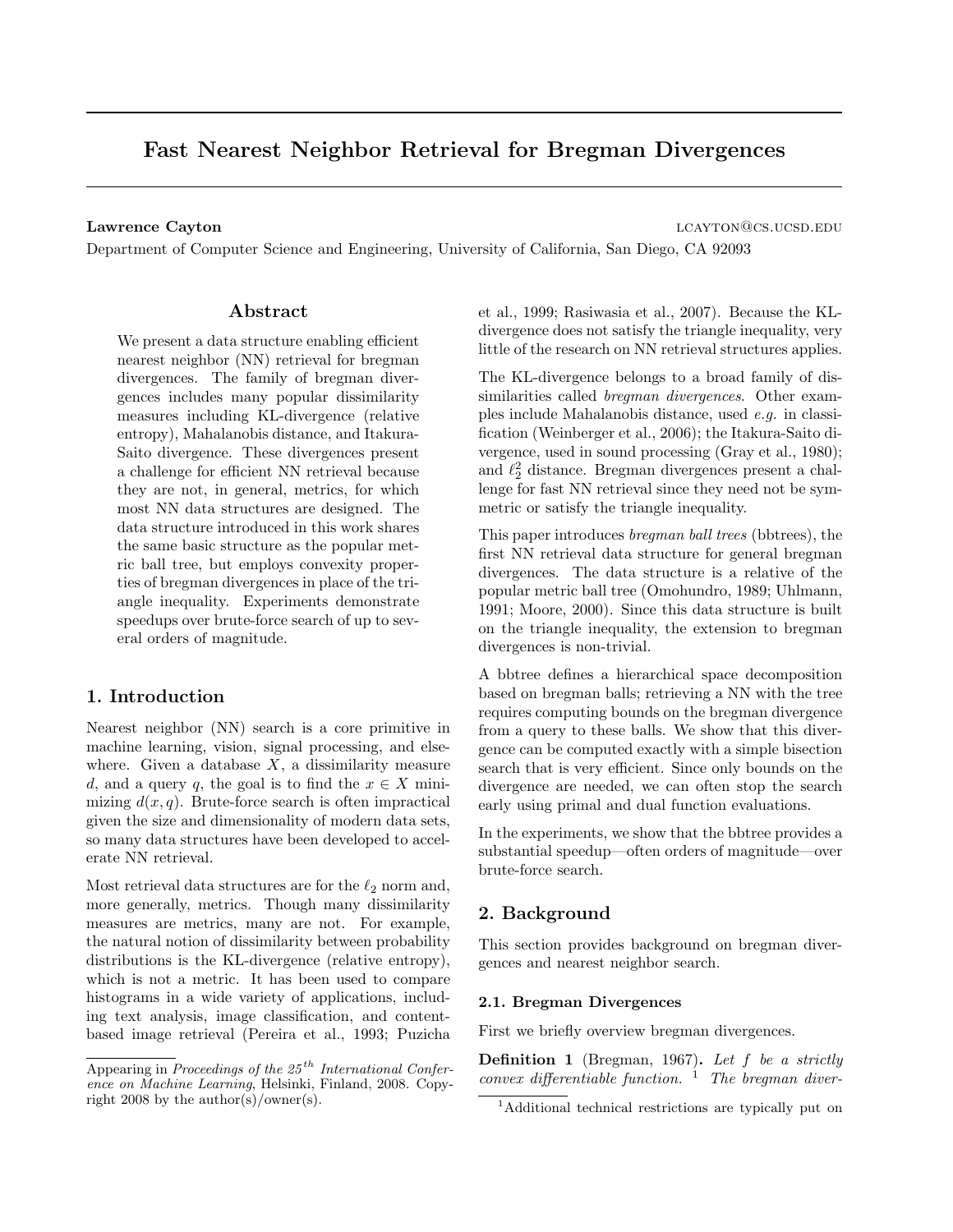

Figure 1. The bregman divergence between  $x$  and  $y$ .

gence based on f is

$$
d_f(x, y) \equiv f(x) - f(y) - \langle \nabla f(y), x - y \rangle.
$$

One can interpret the bregman divergence as the distance between a function and its first-order taylor expansion. In particular,  $d_f(x, y)$  is the difference between  $f(x)$  and the linear approximation of  $f(x)$  centered at y; see figure 1. Since f is convex,  $d_f(x, y)$  is always nonnegative.

Some standard bregman divergences and their base functions are listed in table 1.

A bregman divergence is typically used to assess similarity between two objects, much like a metric. But though metrics and bregman divergences are both used for similarity assessment, they do not share the same fundamental properties. Metrics satisfy three basic properties: non-negativity:  $d(x, y) \geq 0$ ; symmetry:  $d(x, y) = d(y, x)$ ; and, perhaps most importantly, the triangle inequality:  $d(x, z) \leq d(x, y) + d(y, z)$ . Bregman divergences are nonnegative, however they do not satisfy the triangle inequality (in general) and can be asymmetric.

Bregman divergences do satisfy a variety of geometric properties, a couple of which we will need later. The bregman divergence  $d_f(x, y)$  is convex in x, but not necessarily in y. Define the bregman ball of radius  $R$ around  $\mu$  as

$$
B(\mu, R) \equiv \{x \; : \; d_f(x, \mu) \le R\}.
$$

Since  $d_f(x, \mu)$  is convex in x,  $B(\mu, R)$  is a convex set.

Another interesting property concerns means. For a set of points, the mean under a bregman divergence is well defined and, interestingly, is independent of the choice of divergence:

$$
\mu_X \equiv \operatorname{argmin}_{\mu} \sum_{x \in X} d_f(x, \mu) = \frac{1}{|X|} \sum_{x \in X} x.
$$

This fact can be used to extend k-means to the family of bregman divergences (Banerjee et al., 2005).

Table 1. Some standard bregman divergences.

|                  | f(x)                   | $d_f(x,y)$                                                       |
|------------------|------------------------|------------------------------------------------------------------|
| $\ell_{\circ}^2$ | $rac{1}{2}  x  _2^2$   | $\frac{1}{2}  x-y  _2^2$                                         |
| KL.              | $\sum x_i \log x_i$    | $\sum x_i \log \frac{x_i}{y_i}$                                  |
| Mahalanobis      | $rac{1}{2}x^{\perp}Qx$ | $\frac{1}{2}(x-y)^{\top} Q(x-y)$                                 |
| Itakura-Saito    | $-\sum \log x_i$       | $\sum \left( \frac{x_i}{y_i} - \log \frac{x_i}{y_i} - 1 \right)$ |

#### 2.2. NN Search

Because of the tremendous practical and theoretical importance of nearest neighbor search in machine learning, computational geometry, databases, and elsewhere, many retrieval schemes have been developed to reduce the computational cost of finding NNs.

KD-trees (Friedman et al., 1977) are one of the earliest and most popular data structures for NN retrieval. The data structure and accompanying search algorithm provide a blueprint for a huge body of future work (including the present one). The tree defines a hierarchical space partition where each node defines an axis-aligned rectangle. The search algorithm is a simple branch and bound exploration of the tree. Though KD-trees are useful in many applications, their performance has been widely observed to degrade badly with the dimensionality of the database.

Metric ball trees (Omohundro, 1989; Uhlmann, 1991; Yianilos, 1993; Moore, 2000) extend the basic methodology behind KD-trees to metric spaces by using metric balls in place of rectangles. The search algorithm uses the triangle inequality to prune out nodes. They seem to scale with dimensionality better than KD-trees (Moore, 2000), though high-dimensional data remains very challenging. Some high-dimensional datasets are intrinsically low-dimensional; various retrieval schemes have been developed that scale with a notion of intrinsic dimensionality (Beygelzimer et al., 2006).

In many applications, an exact NN is not required; something nearby is good enough. This is especially true in machine learning applications, where there is typically a lot of noise and uncertainty. Thus many researchers have switched to the problem of approximate NN search. This relaxation led to some significant breakthroughs, perhaps the most important being locality sensitive hashing (Datar et al., 2004). Spill trees (Liu et al., 2004) are another data structure for approximate NN search and have exhibited very strong performance empirically.

f. In particular, f is assumed to be Legendre.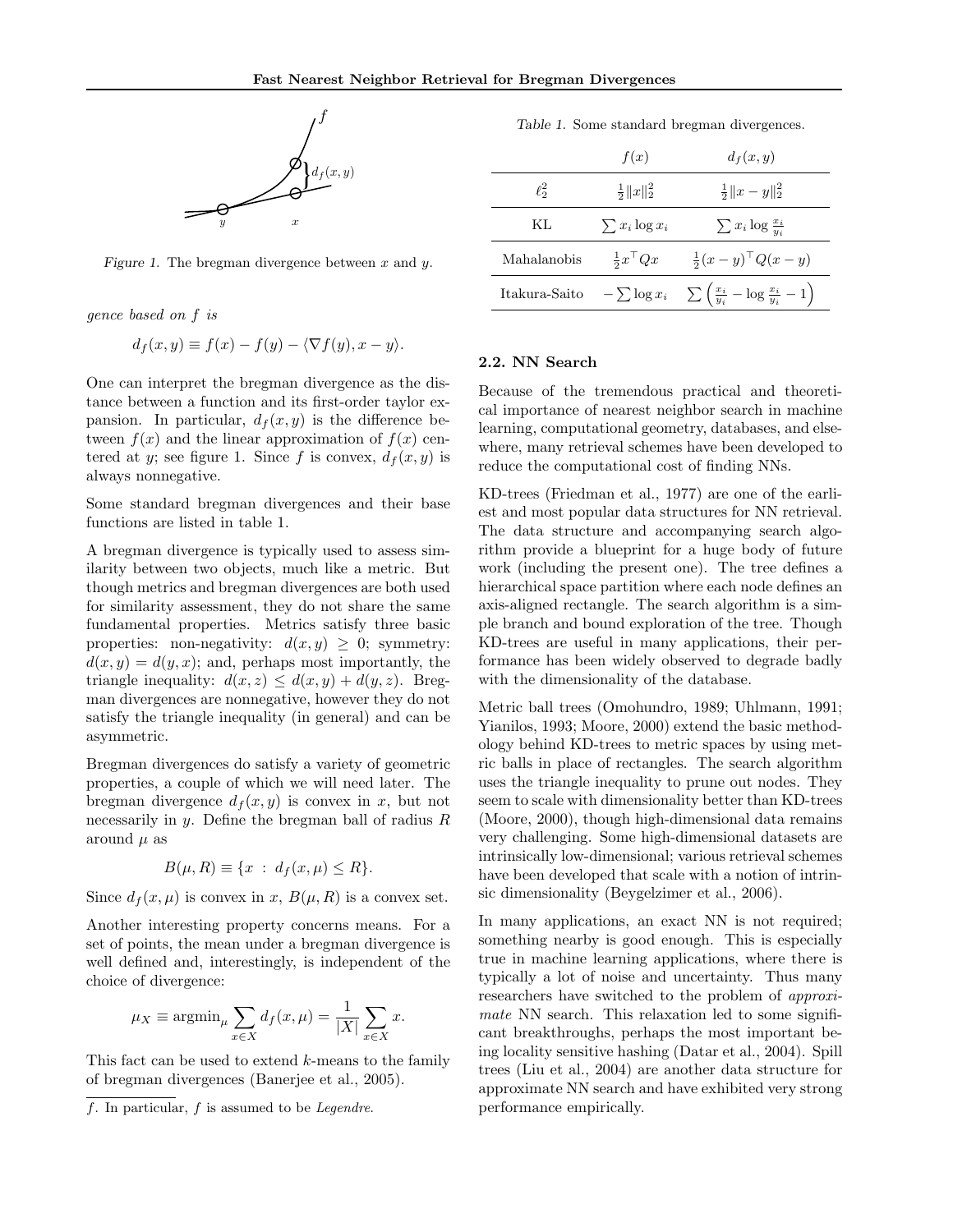The present paper appears to be the first to describe a general method for efficiently finding bregman NNs; however, some related problems have been examined. (Nielsen et al., 2007) explores the geometric properties of bregman voronoi diagrams. Voronoi diagrams are of course closely related to NN search, but do not lead to an efficient NN data structure beyond dimension 2. (Guha et al., 2007) contains results on sketching bregman (and other) divergences. Sketching is related to dimensionality reduction, which is the basis for many NN schemes.

We are aware of only one NN speedup scheme for KLdivergences (Spellman & Vemuri, 2005). The results in this paper are quite limited: experiments were conducted on only one dataset and the speedup is less than 3x. Moreover, there appears to be a significant technical flaw in the derivation of their data structure. In particular, they cite the pythagorean theorem as an equality for projection onto an arbitrary convex set, whereas it is actually an *inequality*.

# 3. Bregman Ball Trees

This section describes the bregman ball tree data structure. The data structure and search algorithms follow the same basic program used in KD-trees and metric trees; in place of rectangular cells or metric balls, the fundamental geometric object is a bregman ball.

A bbtree defines a hierarchical space partition based on bregman balls. The data structure is a binary tree where each node  $i$  is associated with a subset of the database  $X_i \subset X$ . Node i additionally defines a bregman ball  $B(\mu_i, R_i)$  with center  $\mu_i$  and radius  $R_i$  such that  $X_i \subset B(\mu_i, R_i)$ . Interior (non-leaf) nodes of tree have two child nodes  $l$  and  $r$ . The database points belonging to node i are split between child  $l$  and  $r$ ; each point in  $X_i$  appears in exactly one of  $X_l$  or  $X_r$ .<sup>2</sup> Though  $X_l$  and  $X_r$  are disjoint, the balls  $B(\mu_l, R_l)$ and  $B(\mu_r, R_r)$  may overlap. The root node of the tree encapsulates the entire database. Each leaf covers a small fraction of the database; the set of all leaves cover the entirety.

#### 3.1. Searching

This subsection describes how to retrieve a query's nearest neighbor with a bbtree. Throughout,  $X =$  ${x_1, \ldots, x_n}$  is the database, q is a query, and  $d_f(\cdot, \cdot)$ is a (fixed) bregman divergence. The point we are searching for is the left NN

$$
x_q \equiv \operatorname{argmin}_{x \in X} d_f(x, q).
$$

Finding the right NN ( $\operatorname{argmin}_{x \in X} d_f(q, x)$ ) is considered in section 5.

Branch and bound search locates  $x_q$  in the bbtree. First, the tree is descended; at each node, the search algorithm chooses the child for which  $d_f(\mu, q)$  is smallest and *ignores* the sibling node (temporarily). Upon arriving at a leaf node i, the algorithm calculates  $d_f(x, q)$ for all  $x \in X_i$ . The closest point is the candidate NN; call it  $x_c$ . Now the algorithm must traverse back up the tree and consider the previously ignored siblings. An ignored sibling j must be explored if

$$
d_f(x_c, q) > \min_{x \in B(\mu_j, R_j)} d(x, q). \tag{1}
$$

The algorithm computes the right side of (1); we come back that in a moment. If  $(1)$  holds, then node j and all of its children can be ignored since the NN cannot be found in that subtree. Otherwise, the subtree rooted at j must be explored. This algorithm is easily adjusted to return the k-nearest neighbors.

The algorithm hinges on the computation of  $(1)$ —the bregman projection onto a bregman ball. In the  $\ell_2^2$  (or arbitrary metric) case, the projection can be computed analytically with the triangle inequality. Since general bregman divergences do not satisfy this inequality, we need a different way to compute—or at least bound the right side of (1). Computing this projection is the main technical contribution of this paper, so we discuss it separately in section 4.

#### 3.2. Approximate Search

As we mentioned in section 2.2, many practical applications do not require an exact NN. This is especially true in machine learning applications, where there is typically a lot of noise and even the representation of points used is heuristic (e.g. selecting an appropriate kernel for an SVM often involves guesswork). This flexibility is fortunate, since exact NN retrieval methods rarely work well on high-dimensional data.

Following (Liu et al., 2004), a simple way to speed up the retrieval time of the bbtree is to simply stop after only a few leaves have been examined. This idea originates from the empirical observation that metric and KD-trees often locate a point very close to the NN quickly, then spend most of the execution time backtracking. We show empirically that the quality of the NN degrades gracefully as the number of leaves examined decreases. Even when the search procedure is stopped very early, it returns a solution that is among the nearest neighbors.

<sup>2</sup>The disjointedness of the two point sets is not essential.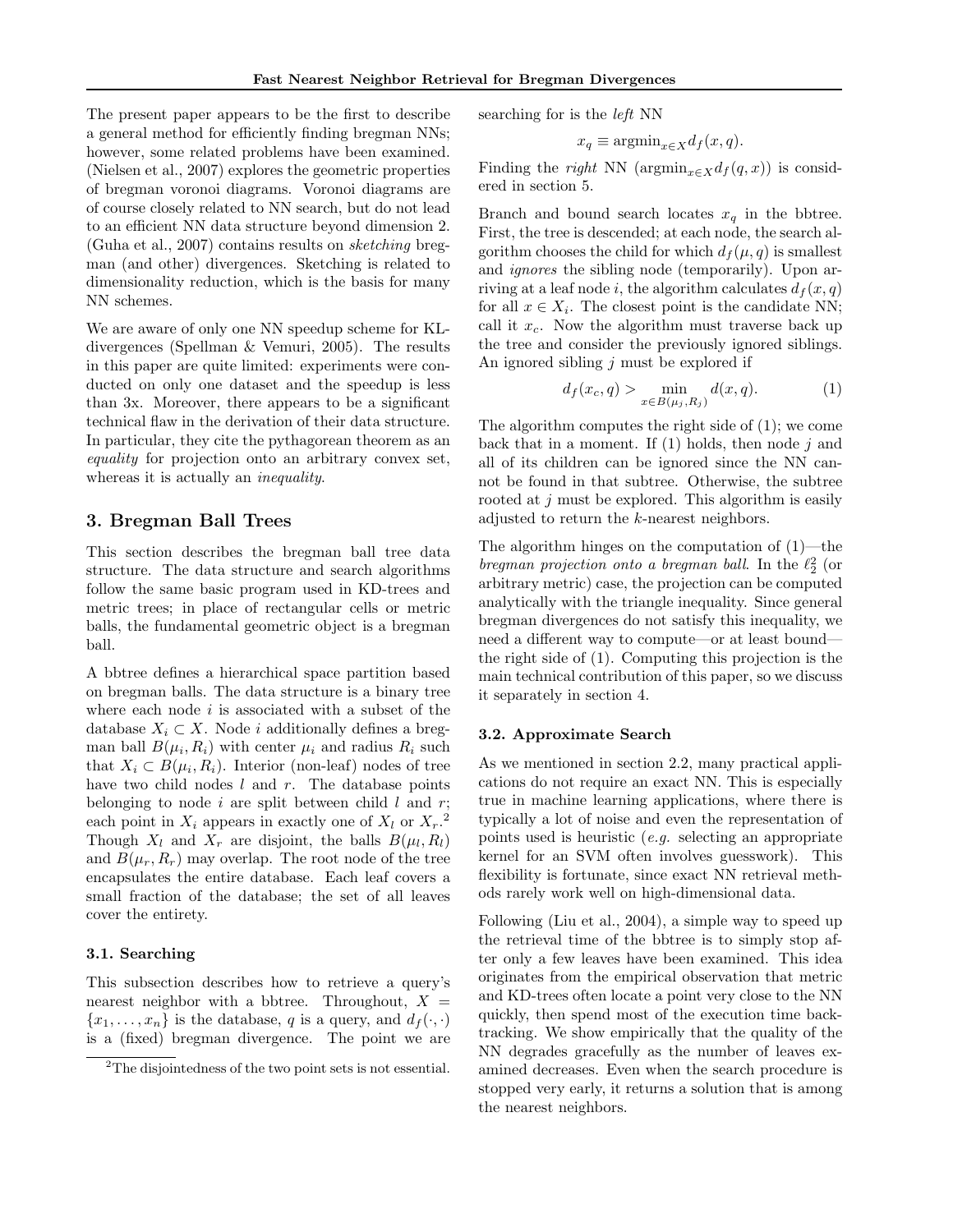# 3.3. Building

The performance of the search algorithm depends on how many nodes can be pruned; the more, the better. Intuitively, the balls of two siblings should be wellseparated and compact. If the balls are well-separated, a query is likely to be much closer to one than the other. If the balls are compact, then the distance from a query to a ball will be a good approximation to the distance from a query to the nearest point within the ball. Thus at each level, we'd like to divide the points into two well-separated sets, each of which is compact. A natural way to do this is to use  $k$ -means, which has already been extended to bregman divergences (Banerjee et al., 2005).

The build algorithm proceeds from top down. Starting at the top, the algorithm runs  $k$ -means to partition the points into two clusters. This process is repeated recursively. The total build time is  $O(n \log n)$ . Clustering from the bottom-up might yield better results, but the  $O(n^2 \log n)$  build time is impractical for large datasets.

# 4. Computing the Bound

Recall that the search procedure needs to determine if the bound

$$
d_f(x_c, q) > \min_{x \in B(\mu, R)} d_f(x, q)
$$
 (2)

holds, where  $x_c$  is the current candidate NN. We first show that the right side can be computed to accuracy  $\epsilon$  in only  $O(\log \frac{1}{\epsilon})$  steps with a simple bisection search. Since we only actually need upper and lower bounds on the quantity, we then present a procedure that augments the bisection search with primal and dual bounds so that it can stop early.

The right of (2) is a convex program:

$$
\min_{x} d_f(x, q)
$$
  
subject to:  $d_f(x, \mu) \le R.$  (P)

The search algorithm will need to solve (P) many times in the course of locating  $q$ 's NN, so we need to be able to compute a solution very quickly.

Before considering the general case, let us pause to examine the  $\ell_2^2$  case. In this case, we can compute the projection  $x_p$  analytically:

$$
x_p = \theta \mu + (1 - \theta)q,
$$

where  $\theta = \frac{\sqrt{2R}}{\|q-\mu\|}$ .



What properties of this projection might extend to all of bregman divergences?

- 1. First,  $x_p$  lies on the line between q and  $\mu$ ; this drastically reduces the search space from a Ddimensional convex set to a one-dimensional line.
- 2. Second,  $x_p$  lies on the boundary of  $B(\mu, R)$ —*i.e*  $d_f(x_p, \mu) = R$ . Combined with property 1, this fact completely determines  $x_p$ : it is the point where the line between  $\mu$  and  $q$  intersects the shell of  $B(\mu, R)$ .
- 3. Finally, since the  $\ell_2^2$  ball is spherically symmetric, we can compute this intersection analytically.

We prove that the first property is a special case of a fact that holds for all bregman divergences. Additionally, the second property generalizes to bregman divergences without change. The final property does not go through, so we will not be able to find a solution to (P) analytically.

Throughout, we use  $q' \equiv \nabla f(q)$ ,  $\mu' \equiv \nabla f(\mu)$ , etc. to simplify notation.  $x_p$  denotes the optimal solution to (P).

**Claim 2.**  $x'_p$  lies on the line between q' and  $\mu'$ .

Proof. The lagrange dual function of (P) is

$$
\inf_{x} d_f(x, q) + \lambda (d_f(x, \mu) - R), \tag{3}
$$

where  $\lambda \geq 0$ . Differentiating (3) with respect to x and setting it equal to 0, we get

$$
\nabla f(x_p) - \nabla f(q) + \lambda \nabla f(x_p) - \lambda \nabla f(\mu) = 0.
$$

We use the change of variable  $\theta \equiv \frac{\lambda}{1+\lambda}$  and rearrange to arrive at

$$
\nabla f(x_p) = \theta \mu' + (1 - \theta) q',
$$

where  $\theta \in [0, 1)$ .

$$
\Box
$$

Thus we see that property 1 of the  $\ell_2^2$  projection is a special case of a relationship between the gradients; it follows from claim 2 because  $\nabla f(x) = x$  for the  $\ell_2^2$ divergence.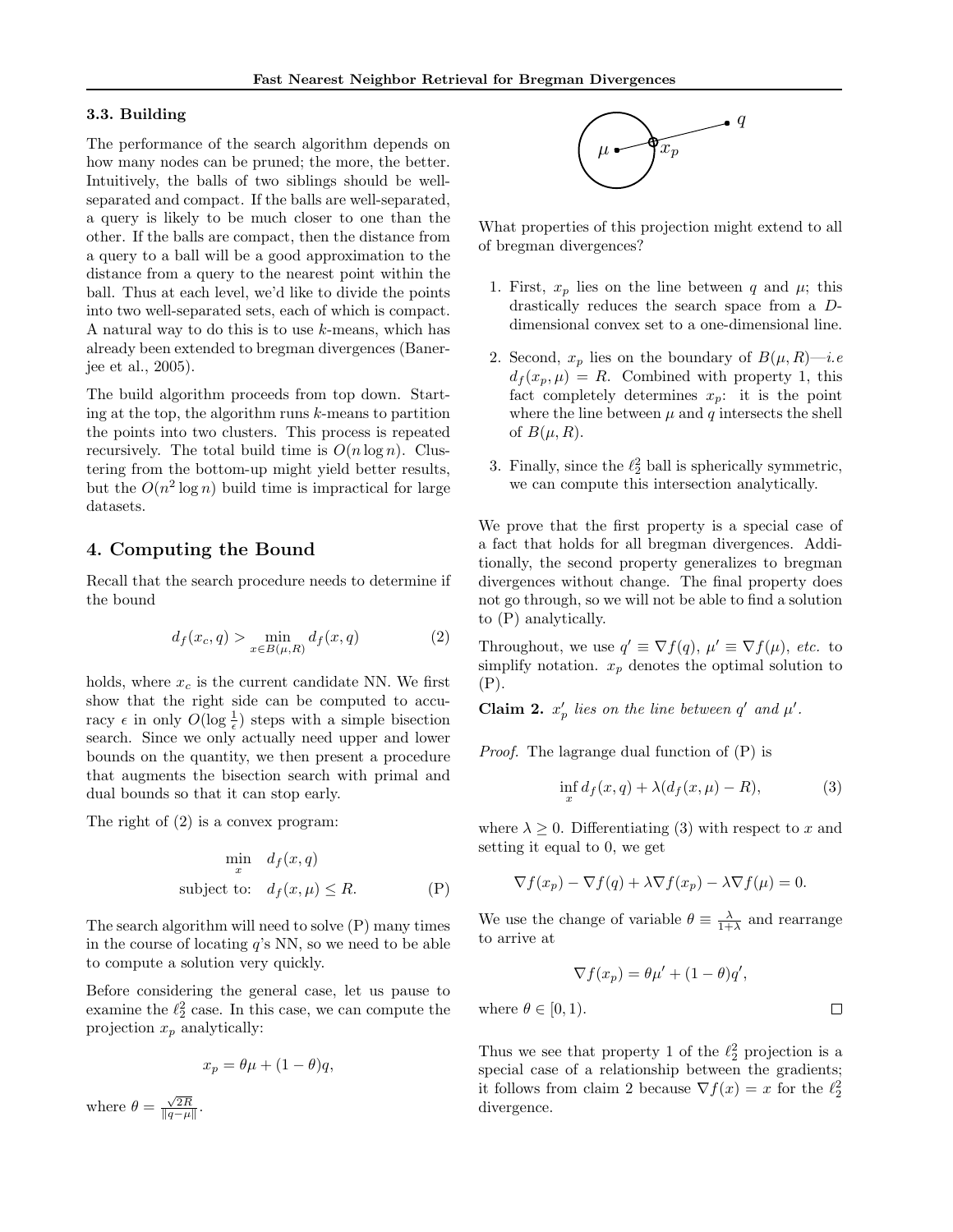Since  $f$  is strictly convex, the gradient mapping is oneto-one. Moreover, the inverse mapping is given by the gradient of the convex conjugate, defined as

$$
f^*(y) \equiv \sup_x \{ \langle x, y \rangle - f(x) \}. \tag{4}
$$

Symbolically:



Thus to solve  $(P)$ , we can look for the optimal  $x'$  along  $\theta \mu' + (1 - \theta) q'$ , and then apply  $\nabla f^*$  to recover  $x_p$ .<sup>3</sup> To keep notation simple, we define

$$
x'_{\theta} \equiv \theta \mu' + (1 - \theta) q' \quad \text{and} \tag{5}
$$

$$
x_{\theta} \equiv \nabla f^*(x_{\theta}'). \tag{6}
$$

Now onto the second property.

Claim 3.  $d_f(x_p, \mu) = R - i.e.$  the projection lies on the boundary of  $B(\mu, R)$ .

The claim follows from complementary slackness applied to (3). Claims 2 and 3 imply that finding the projection of q onto  $B(\mu, R)$  is equivalent to

find 
$$
\theta
$$
  
subject to:  $d_f(x_{\theta}, \mu) = R$   
 $\theta \in (0, 1]$   
 $x_{\theta} = \nabla f^*(\theta \mu' + (1 - \theta)q').$ 

Fortunately, solving this program is simple.

Claim 4.  $d_f(x_\theta, \mu)$  is monotonic in  $\theta$ .

This claim follows from the convexity of  $f^*$ . Since  $d_f(x_\theta, \mu)$  is monotonic, we can efficiently search for  $\theta_p$ satisfying  $d_f(x_{\theta_p}, \mu) = R$  using bisection search on  $\theta$ . We summarize the result in the following theorem.

**Theorem 5.** Suppose  $\|\nabla^2 f^*\|_2$  is bounded around  $x'_p$ . Then a point x satisfying

$$
|d_f(x,q) - d_f(x_p,q)| \le \epsilon + O(\epsilon^2)
$$

can be found in  $O(\log 1/\epsilon)$  iterations. Each iteration requires one divergence evaluation and one gradient evaluation.

### 4.1. Stopping Early

Recall that the point of all this analysis is to evaluate whether

$$
d_f(x_c, q) > \min_{x \in B(\mu, R)} d_f(x, q),
$$
 (7)

where  $x_c$  is the current candidate NN. If (7) holds, the node in question must be searched; otherwise it can be pruned. We can evaluate the right side of (7) exactly using the bisection method described previously, but an exact solution is not needed. Suppose we have bounds  $a$  and  $A$  satisfying

$$
A \ge \min_{x \in B(\mu, R)} d_f(x, q) \ge a.
$$

If  $d_f(x_c, q) < a$ , the node can be pruned; if  $d_f(x_c, q) > a$ A, the node must be explored. We now describe upper and lower bounds that are computed at each step of the bisection search; the search proceeds until one of the two stopping conditions is met.

A lower bound is given by weak duality. The lagrange dual function is

$$
\mathcal{L}(\theta) \equiv d_f(x_\theta, q) + \frac{\theta}{1 - \theta} \Big( d_f(x_\theta, \mu) - R \Big). \tag{8}
$$

By weak duality, for any  $\theta \in [0, 1)$ ,

$$
\mathcal{L}(\theta) \le \min_{x \in B(\mu, R)} d_f(x, q). \tag{9}
$$

For the upper bound, we use the primal. At any  $\theta$ satisfying  $d_f(x_\theta, \mu) \leq R$ , we have

$$
d_f(x_\theta, q) \ge \min_{x \in B(\mu, R)} d_f(x, q). \tag{10}
$$

Let us now put all of the pieces together. We wish to evaluate whether (7) holds. The algorithm performs bisection search on  $\theta$ , attempting to locate the  $\theta$  satisfying  $d_f(x_\theta, \mu) = R$ . At step i the algorithm evaluates  $\theta_i$  on two functions. First, it checks the lower bound bound given by the dual function  $\mathcal{L}(\theta_i)$  defined in (8). If  $\mathcal{L}(\theta_i) > d_f(x_c, q)$ , then the node can be pruned. Otherwise, if  $x_{\theta_i} \in B(\mu, R)$ , we can update the upper bound. If  $d_f(x_{\theta_i}, q) < d_f(x_c, q)$ , then the node must be searched. Otherwise, neither bound holds, so the bisection search continues. See Algorithm 1 for pseudocode.

# 5. Left and Right NN

Since a bregman divergence can be asymmetric, it defines two NN problems:

- (lNN) return  $\operatorname{argmin}_{x \in X} d_f(x, q)$  and
- (rNN) return  $\operatorname{argmin}_{x \in X} d_f(q, x)$ .

The bbtree data structure finds the left NN . We show that it can also be used to find the right NN.

<sup>3</sup>All of the base functions in table 1 have closed form conjugates.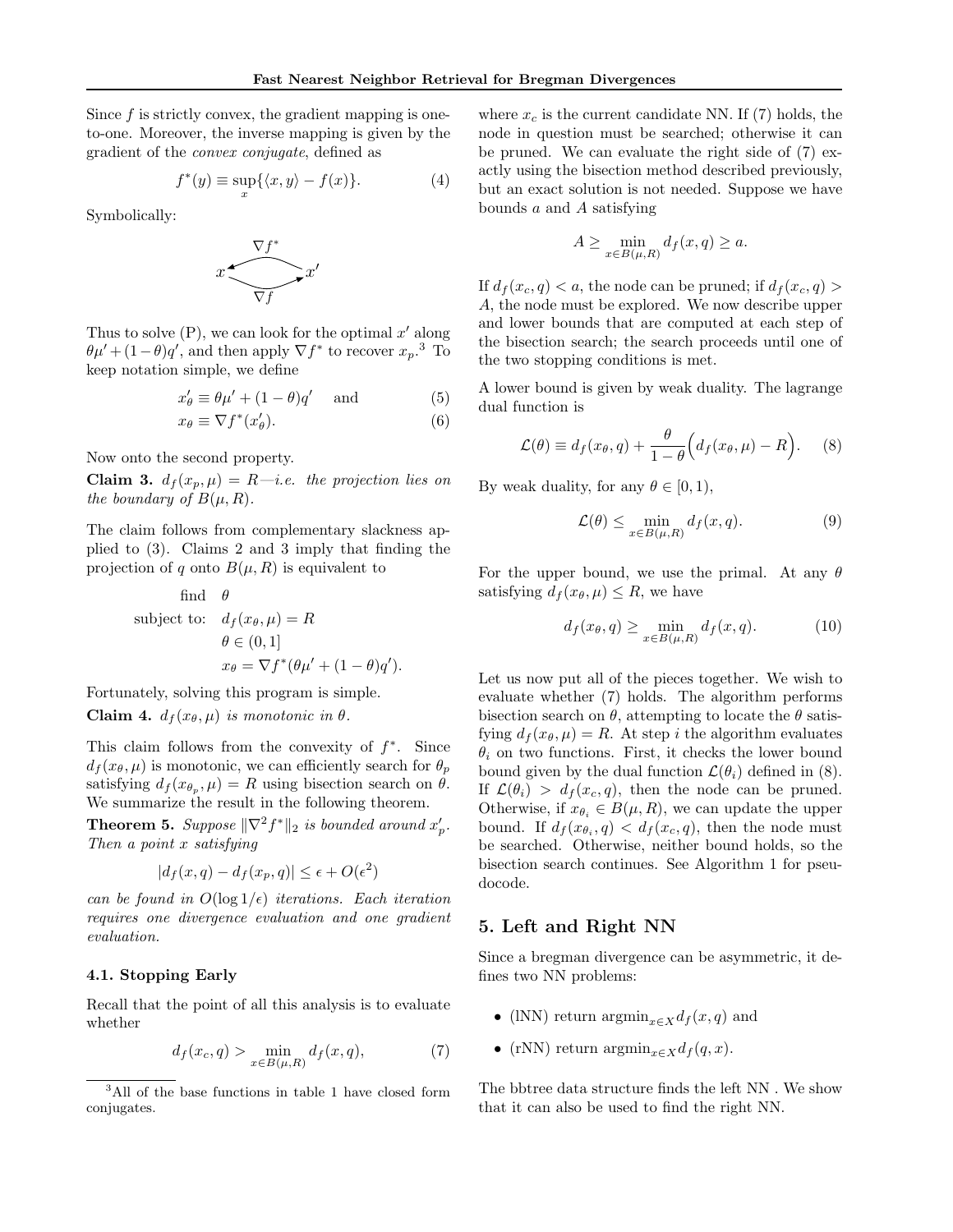Algorithm 1 CanPrune

**Input:**  $\theta_l, \theta_r \in (0, 1], q, x_c, \mu \in \mathbb{R}^D, R \in \mathbb{R}$ . Set  $\theta = \frac{\theta_l + \theta_r}{2}$ . Set  $x_{\theta} = \nabla f^*(\theta \mu' + (1 - \theta)q')$ if  $\mathcal{L}(\theta) > d_f(x_c, q)$  then return Yes else if  $x_{\theta} \in B(\mu, R)$  and  $d_f(x_{\theta}, q) < d_f(x_c, q)$  then return No else if  $d_f(x_\theta,\mu) > R$  then  $\textbf{return } \text{CanPrune}(\theta_l, \theta, q, x_c, \mu)$ else if  $d_f(x_\theta,\mu) < R$  then return CanPrune $(\theta, \theta_r, q, x_c, \mu)$ end if

Recall that the convex conjugate of  $f$  is defined as  $f^*(y) \equiv \sup_x {\{\langle x, y \rangle - f(x)\}}$ . The supremum is realized at a point x satisfying  $\nabla f(x) = y$ ; thus

$$
f^*(y') = \langle y, y' \rangle - f(y).
$$

We use this identity to rewrite  $d_f(\cdot, \cdot)$ :

$$
d_f(x, y) = f(x) - f(y) - \langle y', x - y \rangle
$$
  
=  $f(x) + f^*(y') - \langle y', x \rangle$   
=  $d_{f^*}(y', x').$ 

This relationship provides a simple prescription for adapting the bbtree to the rNN problem: build a bbtree for the divergence  $d_{f^*}$  and the database  $X' \equiv$  $\{\nabla f(x_1), \ldots, \nabla f(x_n)\}\.$  On query  $q, q' \equiv \nabla f(q)$  is computed and the bbtree finds  $x' \in X'$  minimizing  $d_{f^*}(x', q')$ . The point x whose gradient is x' is then the rNN to q.

# 6. Experiments

We examine the performance benefit of using bbtrees for approximate and exact NN search. All experiments were conducted with a simple C implementation that is available from the author's website.

The results are for the KL-divergence. We chose to evaluate the bbtree for the KL-divergence because it is used widely in machine learning, text mining, and computer vision; moreover, very little is known about efficient NN retrieval for it. In contrast, there has been a tremendous amount of work for speeding up the  $\ell_2^2$  and Mahalanobis divergences—they both may be handled by standard metric trees and many other methods. Other bregman divergences appear much less often in applications. Still, examining the practical performance of bbtrees for these other bregman divergences is an interesting direction for future work.

We ran experiments on several challenging datasets.

- rcv-D. We used latent dirichlet allocation (LDA) (Blei et al., 2003) to generate topic histograms for 500k documents in the rcv1 corpus (Lewis et al., 2004). These histograms were generated by building a LDA model on a training set and then performing inference on 500k documents to generate their posterior dirichlet parameters. Suitably scaled, these parameters give a representation of the documents in the topic simplex (Blei et al., 2003). We generated data using this process for  $D = 8, 16, \ldots, 256$  topics.
- Corel histograms. This dataset contains 60k color histograms generated from the Corel image dataset. Each histogram is 64-dimensional.
- Semantic space. This dataset is a 371dimensional representation of 5000 images from the Corel Stock photo collection. Each image is represented as a distribution over 371 description keywords (Rasiwasia et al., 2007).
- SIFT signatures. This dataset contains 1111 dimensional representations of 10k images from the PASCAL 2007 dataset (Everingham et al., 2007). Each point is a histogram of quantized SIFT features as suggested in (Nowak et al., 2006).

Notice that most of these datasets are fairly highdimensional.

We are mostly interested in approximate NN retrieval, since that is likely sufficient for machine learning applications. If the bbtree is stopped early, it is not guaranteed to return an exact NN, so we need a way to evaluate the quality of the point it returns. One natural evaluation metric is this: How many points from the database are closer to the query than the returned point? Call this value NC for "number closer". If NC is small compared to the size of the database, say 10 versus 100k, then it will likely share many properties with the true NN (*e.g.* class label).<sup>4</sup>

The results are shown in figure 2. These are strong results; it is shown that the bbtree is often orders of magnitude faster than brute-force search without a substantial degradation of quality. More analysis appears in the caption.

<sup>4</sup>A different evaluation criteria is the approximation ratio  $\epsilon$  satisfying  $d_f(x,q) \leq (1+\epsilon)d_f(x_q,q)$ , where  $x_q$  is  $q$ 's true NN. We did not use this measure because it is difficult to interpret. For example, suppose we find  $\epsilon = .3$ approximate NNs from two different databases A and B. It could easily be the case that all points in A are 1.3 approximate NNs, whereas only the exact NN in database B is 1.3-approximate.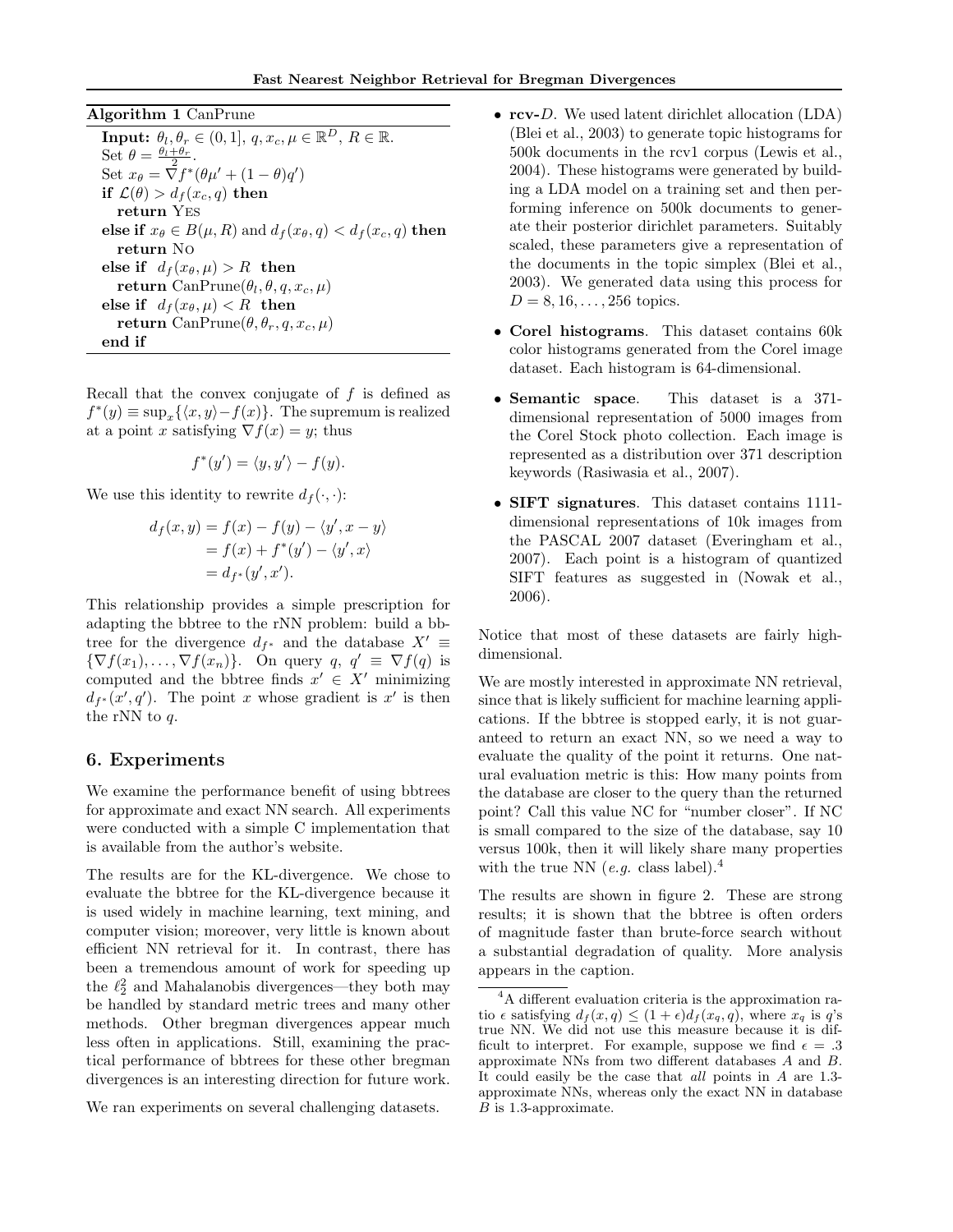

Figure 2. Log-log plots (base 10): y-axis is the exponent of the speedup over brute force search, x-axis is the exponent of the number of database points closer to the query than the reported NN. The y-axis ranges from  $10^0$ (no speedup) to  $10^5$ . The x-axis ranges from  $10^{-2}$  to  $10^2$ . All results are averages over queries not in the database.

Consider the plot for rcv-128 (center). At  $x = 10^0$ , the bbtree is returning one of the two nearest neighbors (on average) out of 500k points at a 100x speedup over brute force search. At  $x = 10<sup>1</sup>$ , the bbtree is returning one of the eleven nearest neighbors (again, out of 500k points) and yields three orders of magnitude speedup over brute force search.

The best results are achieved on the rcv-D datasets and the Corel histogram dataset. The improvements are less pronounced for the SIFT signature and Semantic space data, which may be a result of both the high dimensionality and small size of these two datasets. Even so, we are getting useful speedups on the semantic space dataset (10-100x speedup with small error). For the SIFT signatures, we are getting a 10x speedup while receiving NNs in the top 1%.